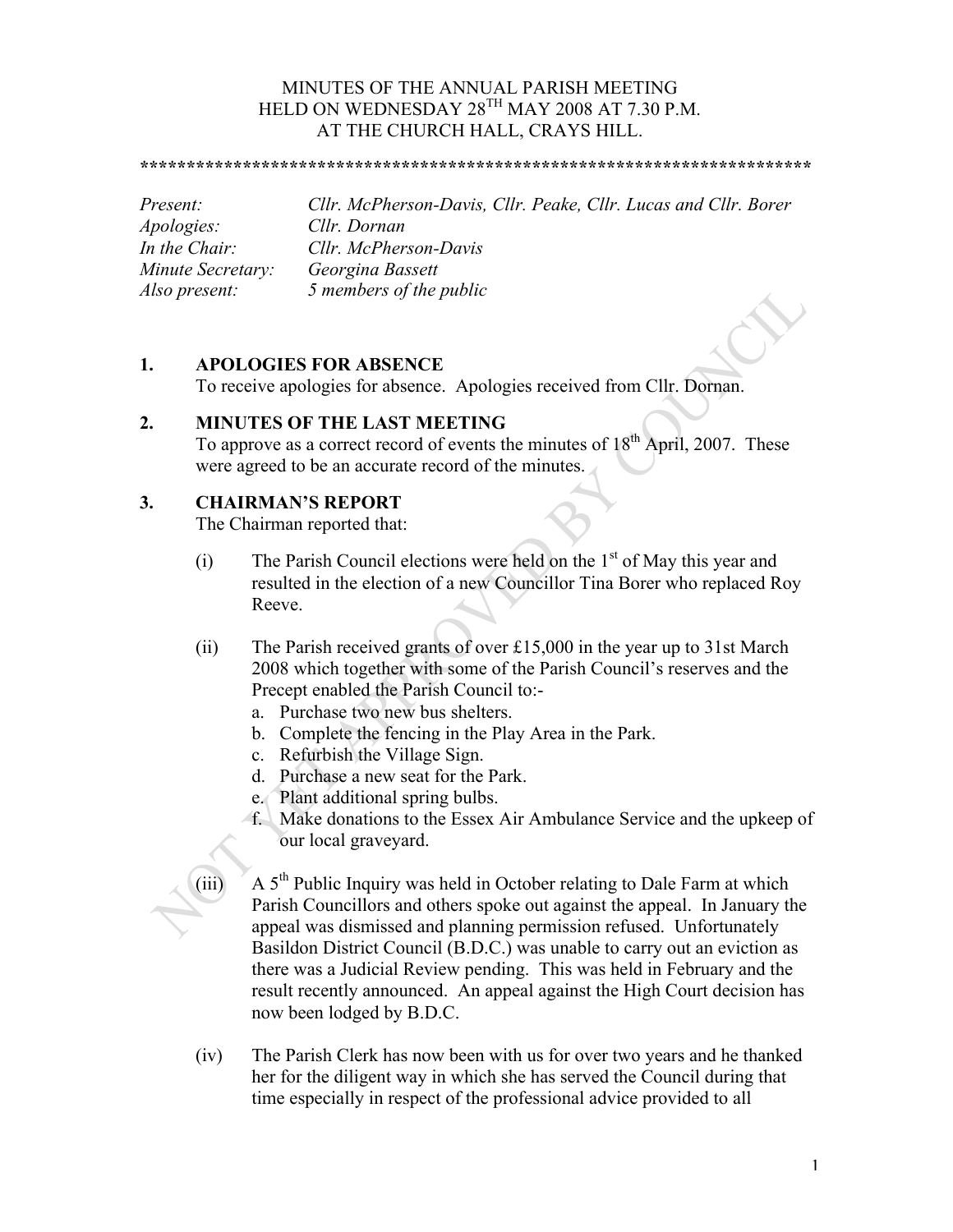councillors and her enthusiastic approach to all the variety of tasks she has been given.

(v) In addition the Chairman went on to thank all Councillors both past and present for their involvement in the work of the Parish during the last year.

## **4. CLERK'S REPORT ON FINANCE**

The Clerk gave a brief report on finance explaining the necessity for the Parish Council to have at least one internal audit a year as well as the external audit. The Clerk was pleased to update the Parish that an internal auditor has checked the accounts in the presence of the clerk and has approved the Annual Return for the year ended 31<sup>st</sup> March 2008. A report on these accounts will shortly be issued to the Parish Council.

# **5. ANY OTHER REPORTS**

No other reports were discussed.

# **6. QUESTIONS**

A number of questions were raised:

The issue regarding EDF and its movements within the Parish and the apparent turmoil created with regard to 4 apparent water leaks between Gardiners Lane North, Shepherd and Dog Public House, Crays Hill and the London Road.

Other areas for concern are recent bulbs planted via the Parish Council both sides of entry to Crays Hill Recreation Ground.

The Clerk will write to Highways and request an update and the objectives of EDF's working progress and advise them of the aftermath that has been left outside properties and to ask that when work is completed that Highways ensure the defects are rectified.

A resident mentioned that there appeared to be a lack of communication between both the Parish and District Council to the residents of Crays Hill.

The Chairman reminded all residents that in addition to the notice board with dates of all Parish Council Meetings, there is also a Parish Council list of contacts for the for assistance and there is the website that is regularly updated with dates, times and agenda and minutes information for the monthly meetings for residents to attend with the opportunity to speak and raise queries to the Parish Council. This is in addition to the at least twice yearly Parish Council Newsletters that are issued with updates of the Parish Council business.

Residents were advised that there are District Surgeries that they can attend and it was suggested that the Parish Council might consider an annual or bi-annual surgery on a Saturday morning.

It was requested that the Parish Council request the District Council to be more prominent to the Parish of Ramsden Crays.

The question of the Public Inquiry of Dale Farm and the situation in more depth was enquired of.